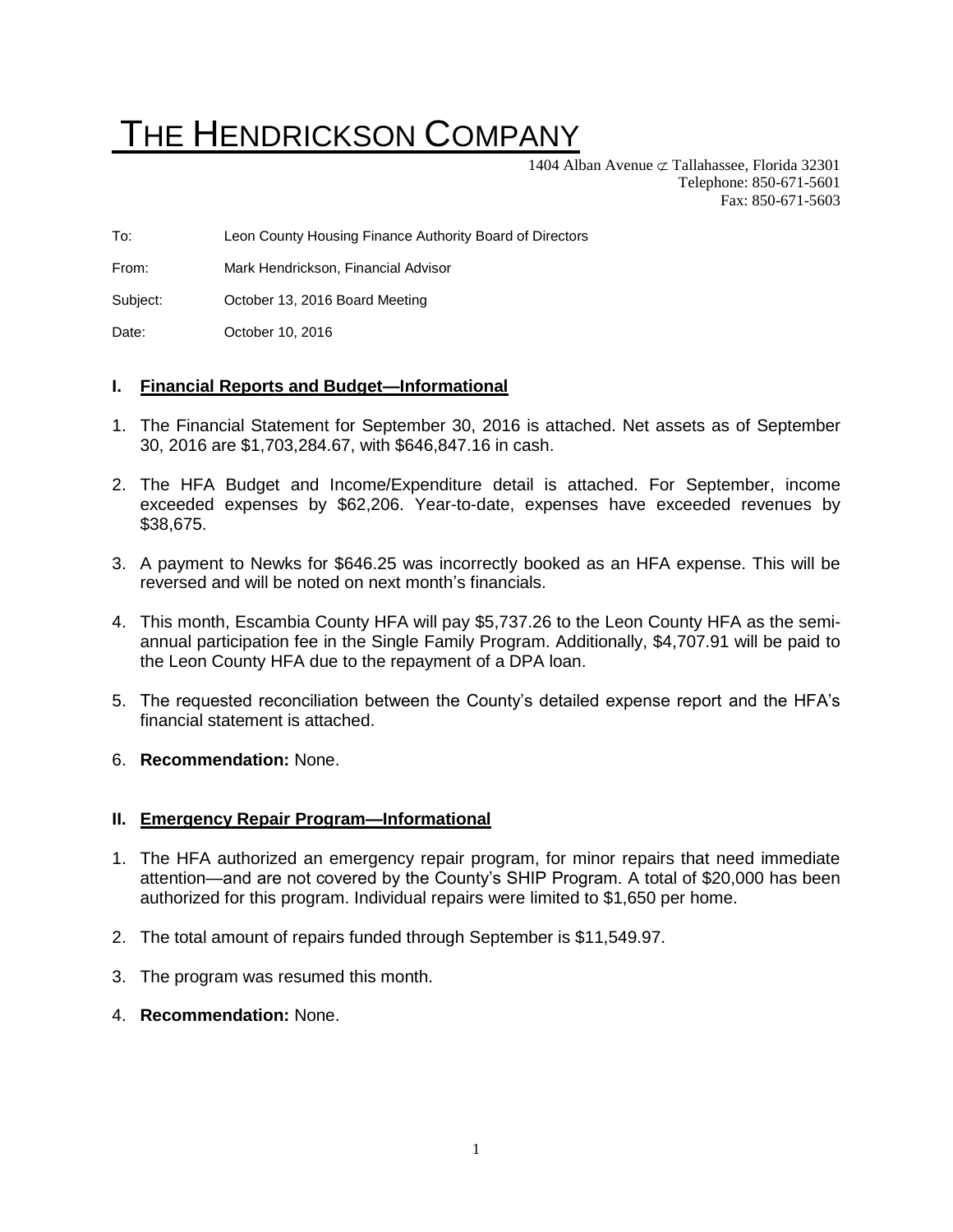#### **III. Financial Advisor Contract—Informational**

- 1. The Board authorized continued payment via a Purchase Order of the Financial Advisor, at an annual rate of \$40,000.
- 2. The Board directed the FA to bring a proposed contract to the Board, which would be approved by the Board, submitted for BOCC approval, and made part of the FY 16-17 budget (effective date of contract October 1, 2016).
- 3. The contract was approved by Dan Rigo for, and the Board approved the contract in June.
- 4. **The contract was approved by the BOCC on September 20**. Chairman Rogers can now execute the contract on behalf of the HFA.
- 5. **Recommendation**: None.

## IV. **Legal Services RFQ—Action**

- 1. Mr. Rigo has advised the HFA that the County Attorney is not the "legal counsel" of the HFA, although he is able to attend Board meetings and provide general legal guidance.
- 2. The Board directed Mr. Rigo and Mr. Hendrickson to utilize various RFQ's utilized by other local HFA's, and draft and issue an RFQ for legal services.
- 3. Mr. Rigo and Mr. Hendrickson completed the RFQ, which was approved by the Board in June.
- 4. Mr. Hendrickson worked to have the RFQ issued. County staff advised that the County Purchasing Department needed to approve the contract.
- 5. The contract was submitted to Purchasing, who made numerous revisions, including a point scoring system, provision that the County Administrator would appoint the Review Committee, and other changes such as requiring that the submittals be printed on both sides of the page on paper that was at least 30% recycled, bound only by a clip.
- 6. Board members Rogers, Stucks, and Sharkey were appointed to the Review committee, along with Ms. Calabro and Mr. Rigo. Mr. Rogers withdrew due to a scheduling conflict, and Mr. Kemp was appointed as an alternate.
- 7. The RFQ was issued, with a due date of August 16. The Review Committee met and reviewed the two responses (Nabors Giblin and Knowles Randolph). The Committee scheduled another meeting for September 16, at which time the two firms were interviewed.
- 8. Following the interviews, the Committee ranked the Knowles Randolph firm #1.
- 9. Mr. Rigo responded to my inquiry on the status of the process: Here's my understanding of the status -- the HFA will need to consider for approval the selection committee's recommendation of the Knowles & Randolph as the highest ranked firm to begin negotiating a contract with -- it's been suggested that the finance committee would be the negotiating team and I would provide the legal support for staff on the contract itself and any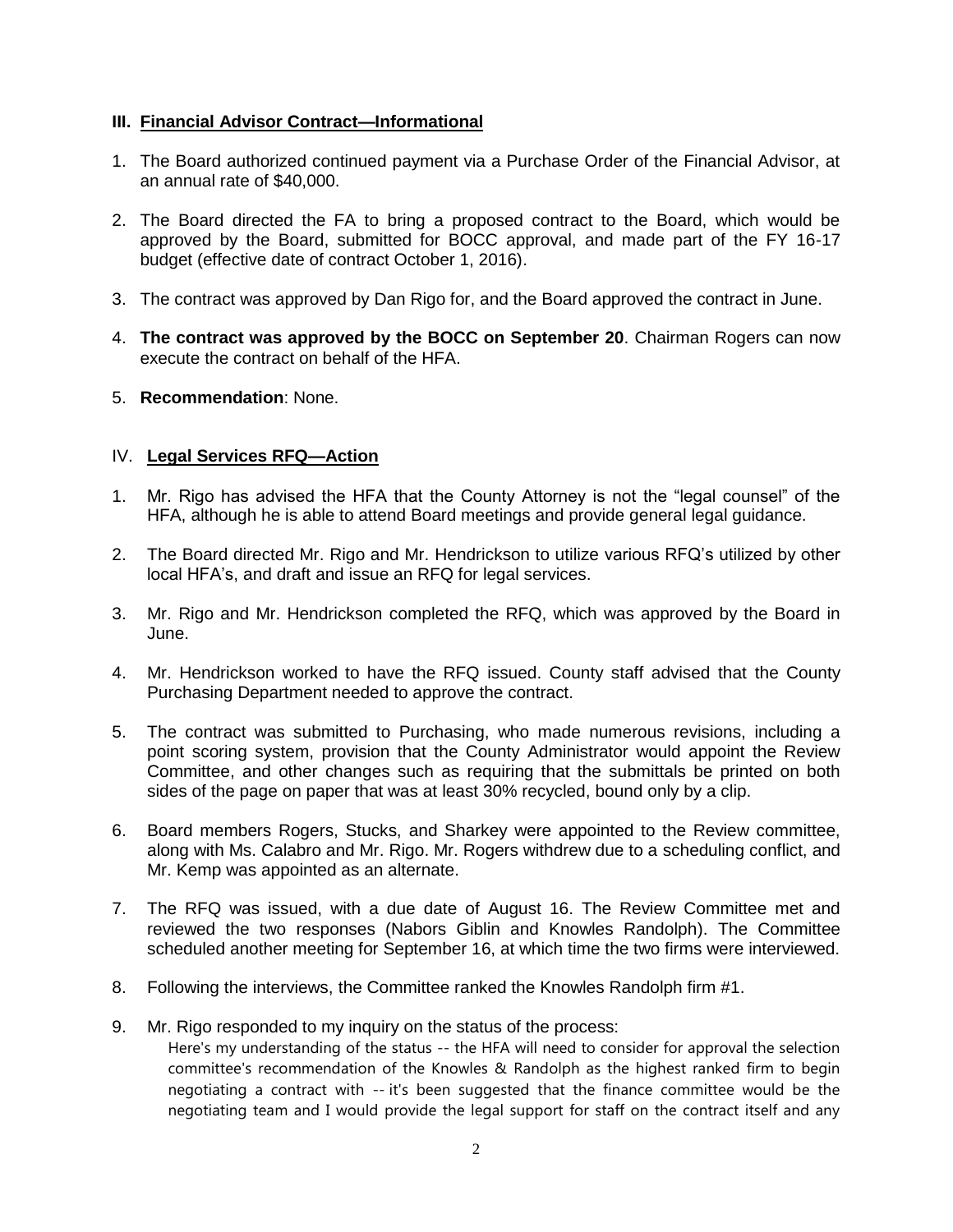sunshine law exemptions or other such issues concerning the meetings of the negotiating team - the HFA will need to also discuss how much direction it wants to give the negotiating team given the fact that the HFA meeting is open to the public but the negotiating team meeting will be closed to the public

10. **Recommendation**: (1) Consider approval of Selection Committee's recommendation of the Knowles Randolph firm as the highest ranked firm, and (2) If Selection Committee's recommendation is approved, appoint a negotiating team and give direction to the team.

## **V. Real Estate—Action**

- 1. Dan Rigo reported that the County approved a new real estate policy. Subject to that new policy, an additional twenty-three (23) properties were added to the Affordable Housing list.
- 2. The HFA accepted the properties, and the Real Estate Division is working on disposing of properties as clear title is obtained.
- 3. Chairman Rogers and Susan Leigh drove the properties to make an initial assessment of their usefulness and value. Their work has been incorporated into a Spreadsheet (attached).
- 4. The Real Estate Division reports that Osceola Street property was sold (\$33,077 reported as net revenue to the HFA). Mr. Rigo reported that the Real Estate Division staff is working with TALCOR to list the additional properties on MLS.
- 5. The Real Estate Division has asked that the HFA prioritize properties for purposes of clearing title. This is important because expenses associated with obtaining clear title and paying fees can cost between \$4,000-\$5,000—more than some of the properties are likely worth. Chairman Rogers has recommendations for prioritization, which are part of the attached spreadsheet.
- 6. **Recommendation**: Consider accepting Chairman Rogers recommendations for prioritization of properties.

#### **VI. Future Role of HFA—Informational**

.

- 1. Staff has research the Leon County HFA ordinance, and Mr. Rigo has prepared a list of restrictions that are in the ordinance, but not in Chapter 159 (state statute that governs local HFA's) is attached. This is designed to lead to an ordinance revision that grants the HFA a more independent status, in line with several other local HFA's.
- 2. The primary power that is withheld from the HFA is the power to enter into contracts without receiving BOCC approval for each specific contract. This is a restriction that other HFA's do not have, and severely hinders the HFA's independence and ability to move quickly to address issues.
- 3. Another issue is that the HFA's budget is approved by the BOCC as part of the County's overall budget. Again, this is a restriction that other HFA's do not have, and again hinders the HFA's ability to move quickly to address issues.
- 4. Another issue which needs to be addressed is the HFA's ability to handle the process of procurement without the need to involve the County Purchasing Department.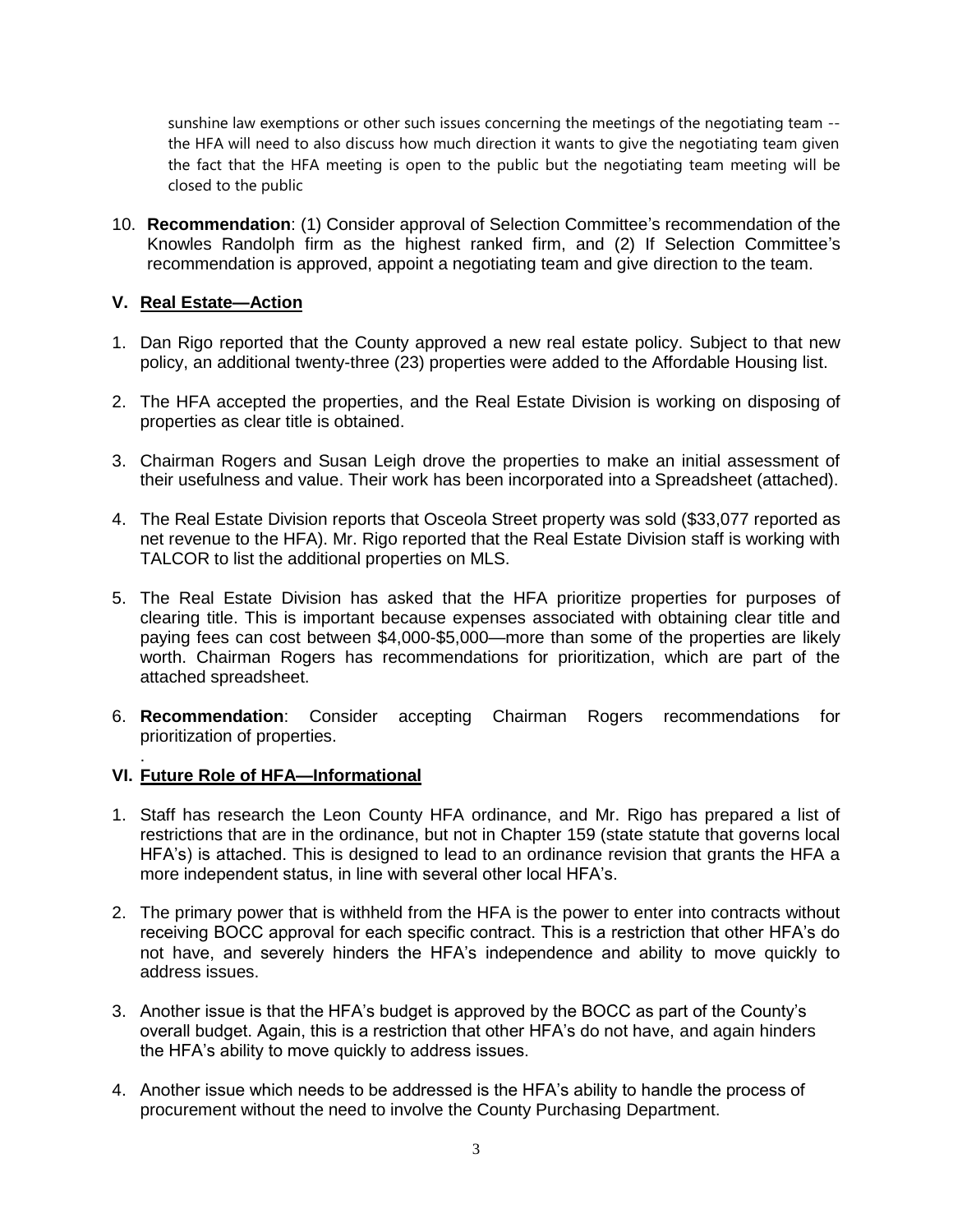- 5. **The Board voted in June to direct County staff to move forward with an ordinance amendment to accomplish the goal of HFA independence**, which would also include a requirement for annual reports from the HFA to the BOCC. At the September meeting, the Board again directed County staff to move forward with this.
- 6. The presentation on housing to the joint City-County Housing Workshop, is scheduled for October 27. The HFA will need to draft its presentation to be included as part of the County's presentation.
- 7. Mr. Kemp reports:

*HFA Ordinance creation amendment: OMB is conducting research of other HFA structures, written policy, procedures, ordinances, and enabling resolution that would culminate into a BOCC Agenda Item that includes the research results and the revised ordinance. In progress with a target date of either November 22, 2016, or December 13, 2016 (both dates are scheduled BOCC meeting dates).*

8. **Recommendation**: None.

## **VII. New Law Impacting Special Districts—Action**

- 1. Effective October 1, a new Florida law impacting Special Districts, of which the HFA is one, went into effect.
- 2. This amended the statute that governs Special Districts—detailing requirements for their websites.
- 3. The most important changes are requirements that:
	- The HFA post a list of its regularly scheduled public meetings
	- At least 7 days before each meeting or workshop, the agenda of the event, along with any meeting materials available in an electronic format, excluding confidential and exempt information. The information must remain on the website for at least 1 year after the event.
- 4. From a staff perspective, the requirement for posting meeting materials seven days in advance of meetings will necessitate changes to the process. Specifically, all parties will need to provide input and updates to the Financial Advisor at least nine days in advance of each meeting so that the materials can be evaluated and included in the FA memo.
- 5. The nine day period is recommended based upon an assumption that the County can post materials on the day they are provided. If this is not accurate, then additional days will need to be added to the period.
- 6. **Recommendation**: Direct staff to comply with the requirements, and to provide information to the Financial Advisor at least nine days in advance of all meetings.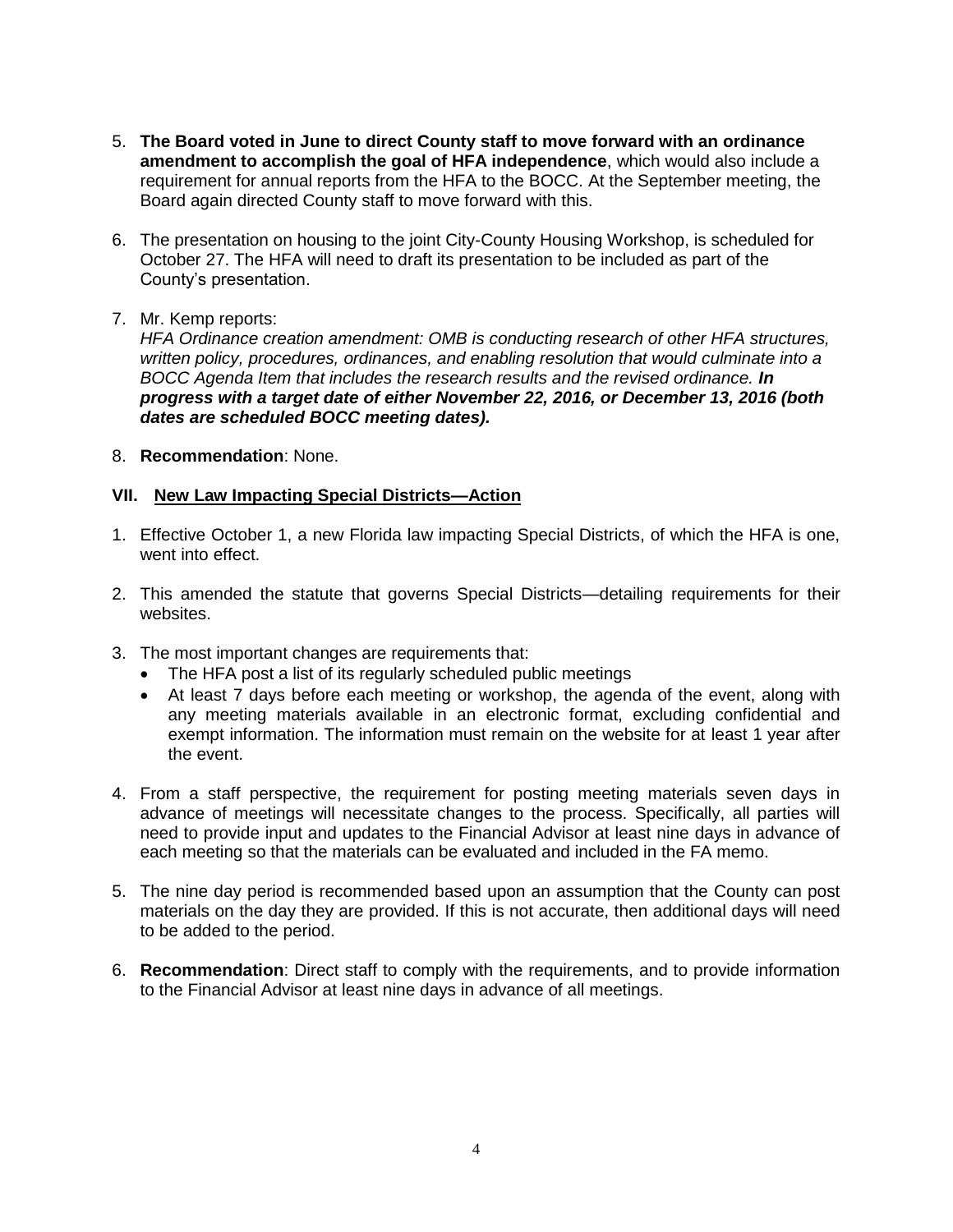# **VIII. To-Do List—Informational**

| <b>To-Do Item</b>                                                                                                                                                                                                                            | <b>HFA</b>     | <b>FA</b> | <b>CAO</b>     | <b>LK</b>      | EC | <b>Status</b>                                                                                                                                                 | <b>Completed</b>                                     |
|----------------------------------------------------------------------------------------------------------------------------------------------------------------------------------------------------------------------------------------------|----------------|-----------|----------------|----------------|----|---------------------------------------------------------------------------------------------------------------------------------------------------------------|------------------------------------------------------|
| <b>Prior to October 2015 Meeting</b>                                                                                                                                                                                                         |                |           |                |                |    |                                                                                                                                                               |                                                      |
| Set date for Stakeholders Meeting                                                                                                                                                                                                            | $\overline{X}$ |           |                |                |    | On September<br>Agenda                                                                                                                                        |                                                      |
| Seek Independent operational status separate<br>from County. Make specific request to BOCC.                                                                                                                                                  | X              | X         | $\overline{X}$ |                | X  | Board asked CAO to<br>draft ordinance<br>amendments                                                                                                           |                                                      |
| October 2015                                                                                                                                                                                                                                 |                |           |                |                |    |                                                                                                                                                               |                                                      |
| Research if old payoffs of DPA loans came to<br>HFA.                                                                                                                                                                                         |                | X         |                |                | X  | In process.                                                                                                                                                   |                                                      |
| November 2015                                                                                                                                                                                                                                |                |           |                |                |    |                                                                                                                                                               |                                                      |
| Due diligence on properties by Real Estate<br>Division and County Attorney. Obtain clean title.                                                                                                                                              |                |           | X              |                |    | Ongoing as<br>properties are<br>received.                                                                                                                     | 1 <sup>st</sup> sale<br>completed                    |
| <b>April 2016</b>                                                                                                                                                                                                                            |                |           |                |                |    |                                                                                                                                                               |                                                      |
| Enter into formal contract with FA, to be<br>effective October 1, 2016.                                                                                                                                                                      |                | X         | $\overline{X}$ |                | X  | <b>BOCC</b> approved<br>contract. Awaiting<br>signature.                                                                                                      |                                                      |
| <b>May 2016</b>                                                                                                                                                                                                                              |                |           |                |                |    |                                                                                                                                                               |                                                      |
| Board directed FA to prepare analysis of the<br>HFA's future role, and what the HFA should<br>deliver in writing to the City-County workshop.                                                                                                |                | X         | $\overline{X}$ | $\pmb{\times}$ |    | City-County workshop<br>postponed until<br>October 27. Susan<br>working on<br>presentation.                                                                   |                                                      |
| <b>June 2016</b>                                                                                                                                                                                                                             |                |           |                |                |    |                                                                                                                                                               |                                                      |
| Board directed FA to create a readable<br>summary list of all properties in the system, and<br>to update the larger Master List of properties to<br>add the new steps being developed by the Real<br>Estate Division and the new properties. |                | X         |                |                |    | Updating master list<br>to include new<br>properties.                                                                                                         | Chairman<br>Rogers has<br>recommended<br>priorities. |
| Board directed Mr. Rigo and Mr. Ross to move<br>forward with sale of properties with the goal of<br>selling as soon as possible to create revenue-<br>for this point in time.                                                                |                |           | X              |                |    | Work underway. 1st<br>sale complete.                                                                                                                          |                                                      |
| September 2016                                                                                                                                                                                                                               |                |           |                |                |    |                                                                                                                                                               |                                                      |
| Board asked Chairman Rogers to communicate<br>with BOCC/County administration that the<br>Emergency Repair Program exists and how it<br>works.                                                                                               | X              |           |                |                |    | Mr. Rogers met with<br><b>County Administration</b>                                                                                                           | Done                                                 |
| Board directed staff to get process moving for<br>HFA independence/required Ordinance<br>changes                                                                                                                                             |                |           |                | X              | X  | Discussions have<br>taken place. No<br>definitive outcome.<br>OMB conducting<br>research for potential<br>Ordinance<br>amendments<br>(December or<br>January) |                                                      |

# **IX. Florida ALHFA Annual Dues—Action**

- 1. An invoice has been received for the \$500 annual dues payment to Florida ALHFA.
- 2. **Recommendation:** Authorize staff to make the payment of the \$500 Florida ALHFA dues.